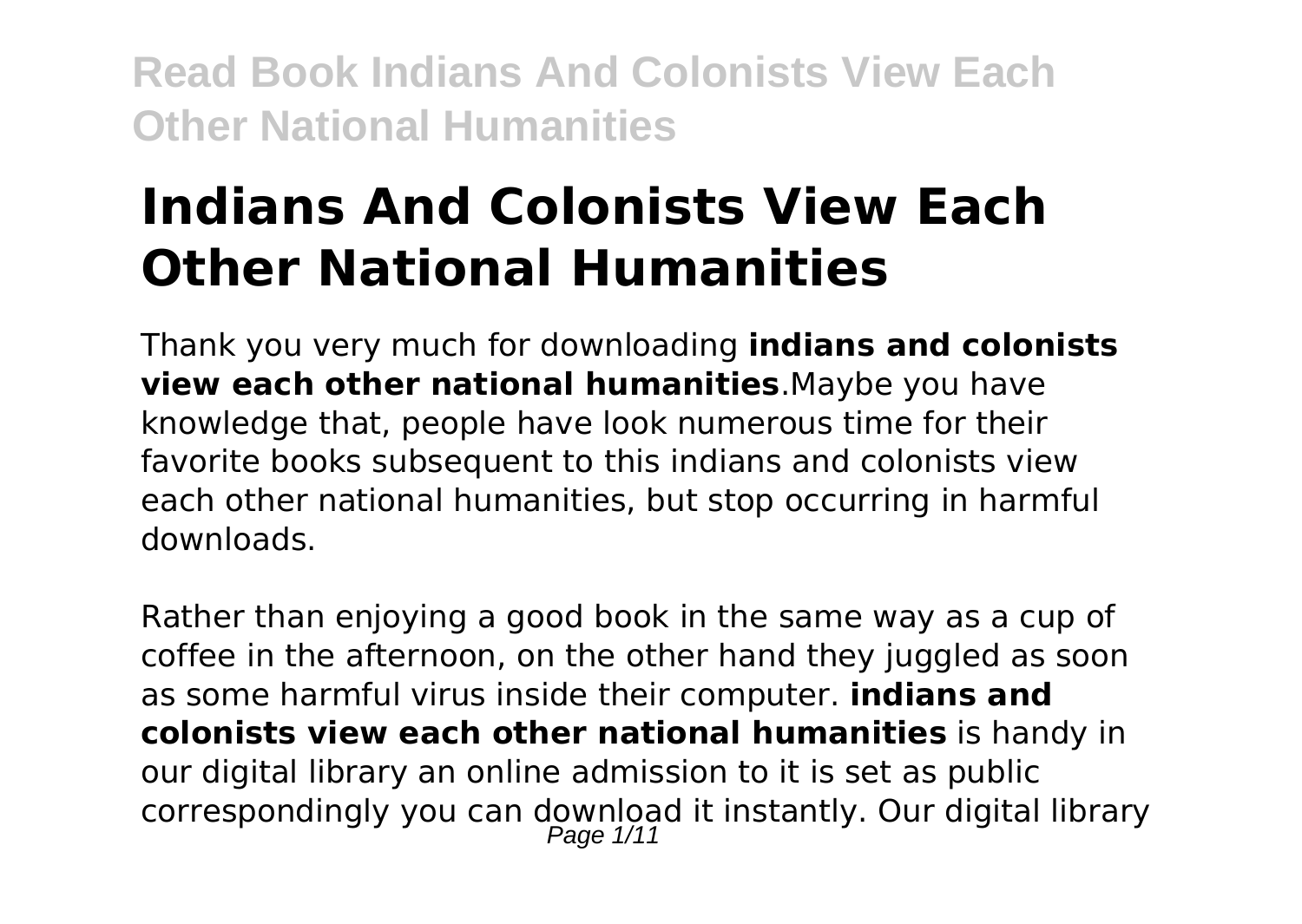saves in compound countries, allowing you to acquire the most less latency time to download any of our books subsequently this one. Merely said, the indians and colonists view each other national humanities is universally compatible later any devices to read.

Most ebook files open on your computer using a program you already have installed, but with your smartphone, you have to have a specific e-reader app installed, which your phone probably doesn't come with by default. You can use an e-reader app on your computer, too, to make reading and organizing your ebooks easy.

#### **Indians And Colonists View Each**

Native American - Native American - Native Americans and colonization: the 16th and 17th centuries: From a Native American perspective, the initial intentions of Europeans were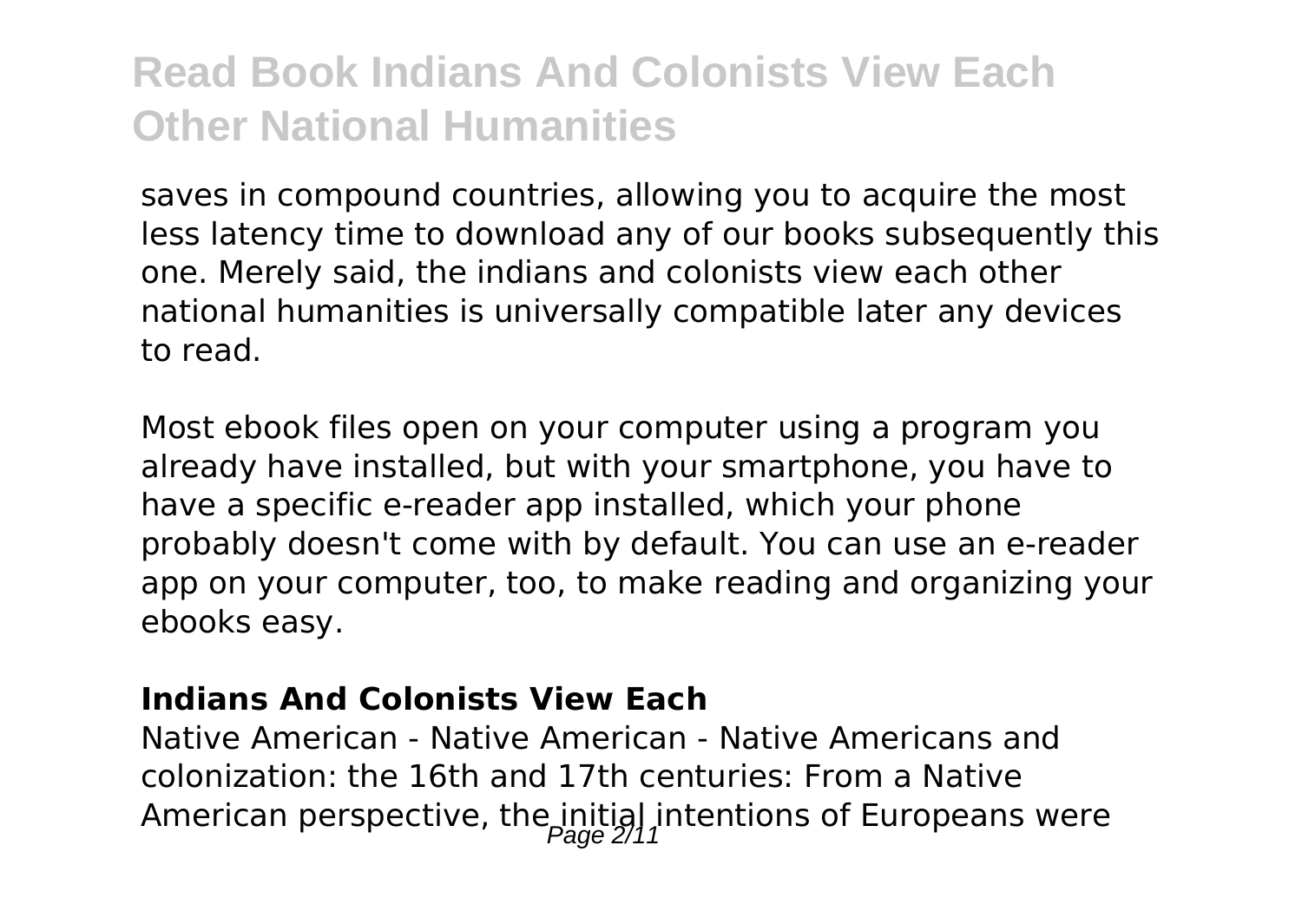not always immediately clear. Some Indian communities were approached with respect and in turn greeted the odd-looking visitors as guests.

#### **Native American - Native Americans and colonization: the**

**...**

The Relations between Native Americans and Colonists There are many reasons Native Americans and European Colonists did not have a good relationship. The reason for conflict between Colonist and Indians was due to the Colonists insatiable greed for power and land.

#### **The Relations Between Native Americans and Colonists Essay**

Colonial-Indian Relations By 1640 the British had solid colonies established along the New England coast and the Chesapeake Bay. In between were the Dutch and the tiny Swedish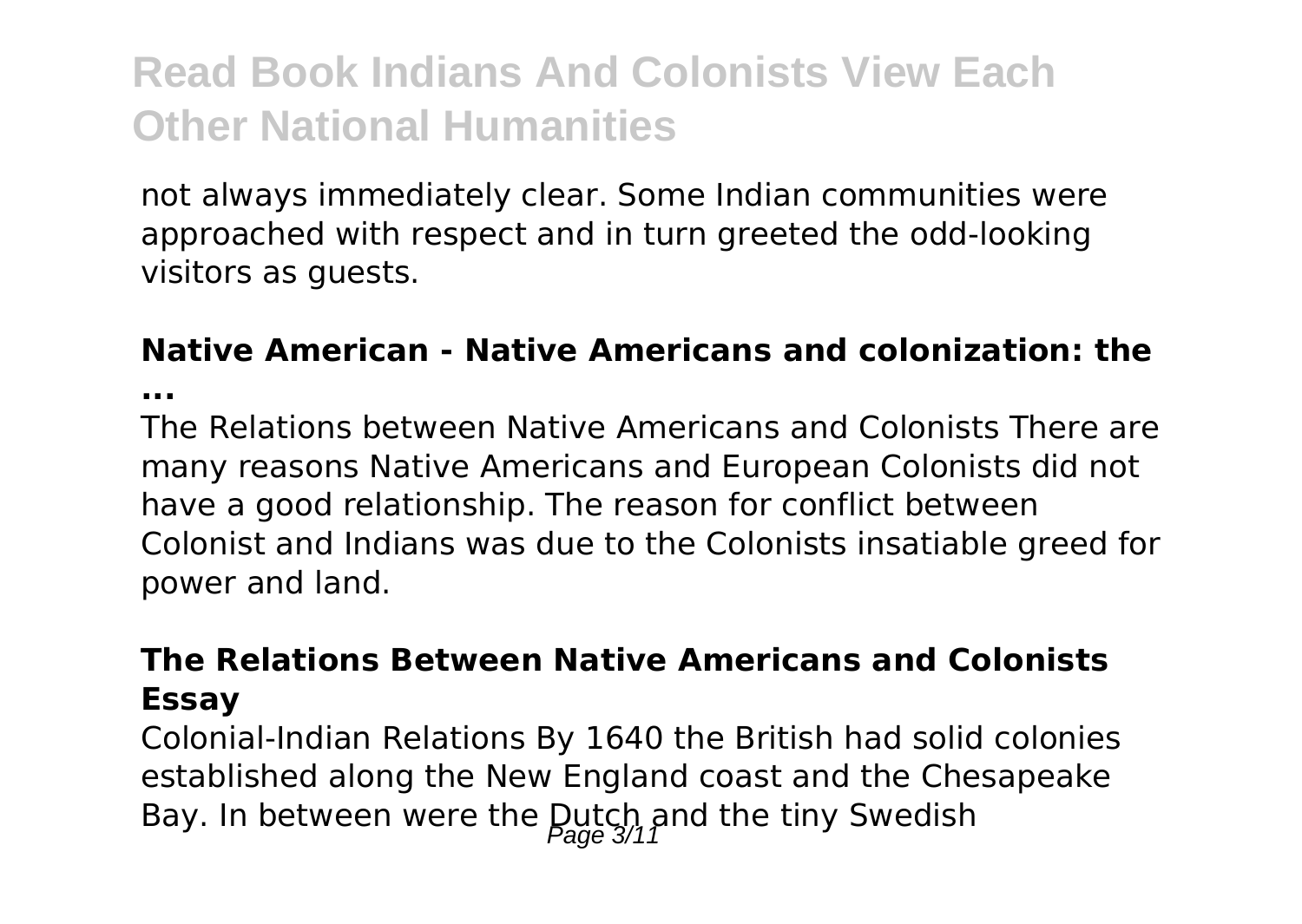community. To the west were the original Americans, the Indians. Sometimes friendly, sometimes hostile, the Eastern tribes were no longer strangers to the Europeans.

### **Colonial-Indian Relations < Early America < History 1994**

**...**

European Americans and Native Americans View Each Other, 1700-1775 In British America, there was no greater sense of Otherness than between Europeans and Native Americans. Both Indians and Africans represented the "other" to white colonists, but the Indians held one card denied to the enslaved Africans autonomy.

**"You know, we are Royal Library of Denmark different ...** Initially, white colonists viewed Native Americans as helpful and friendly. They welcomed the Natives into their settlements, and the colonists willingly engaged in trade with them. They hoped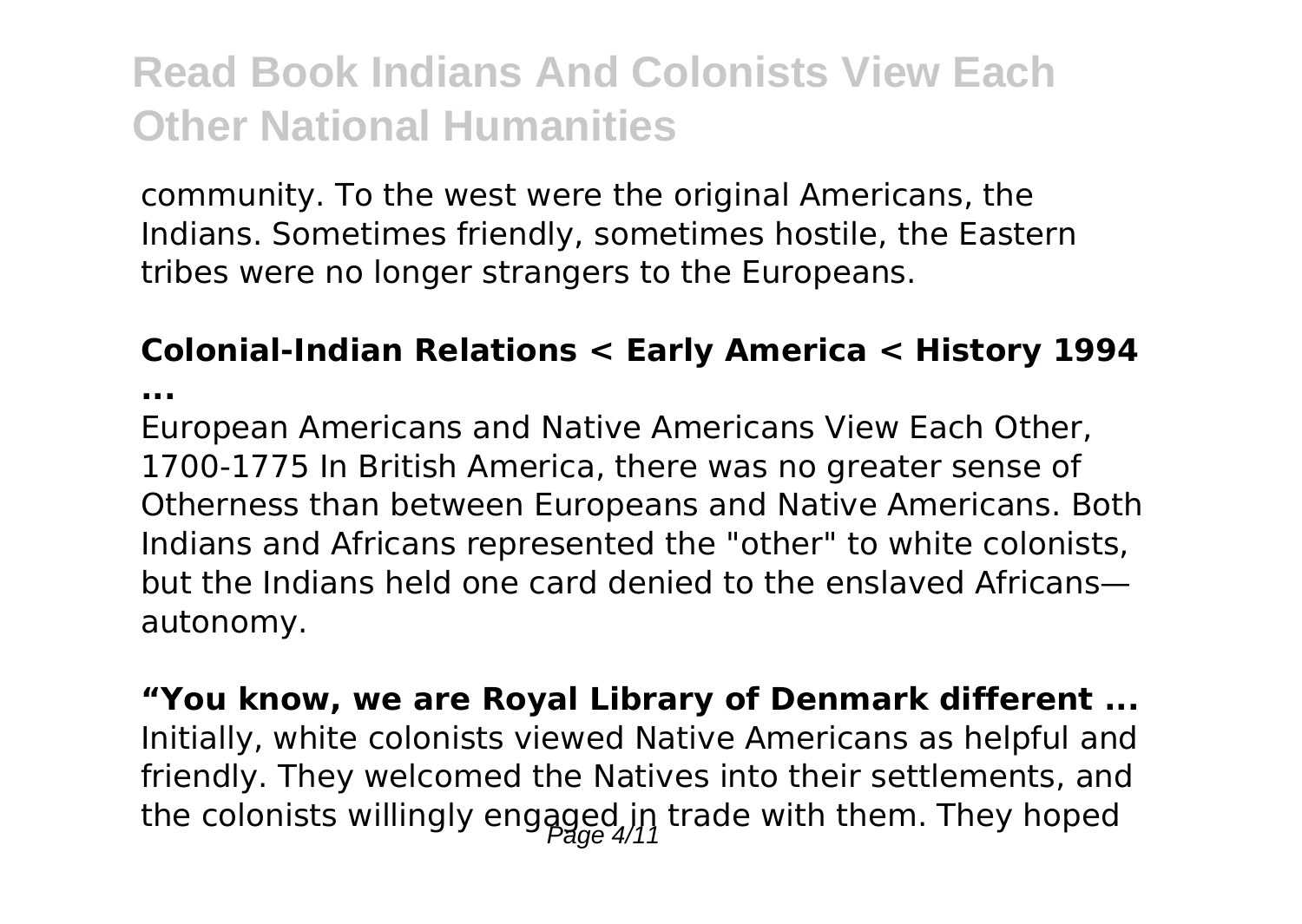to transform the tribes people into civilized Christians through their daily contacts. The Native Americans resented and resisted the colonists' attempts to change them.

#### **Conflict Between Native Americans and Colonists**

Georgia was founded by James Oglethorpe who wanted it as a haven for debtors and he treated the Native Indians with respect. 9 The Creek Indians socially were much happier because they weren't being treated badly by James or his colonists. During the early 1780's, some of the Creek Indian's land was ceded off without their permission and this made them furious at the colonists.

### **The Social Relations of Native Indians and Europeans ...**

By Jesse Ritner Thirty-five years ago William Cronon wrote Changes in the Land: Indians, Colonists, and the Ecology of New England. It has aged well. The continued relevance of the book is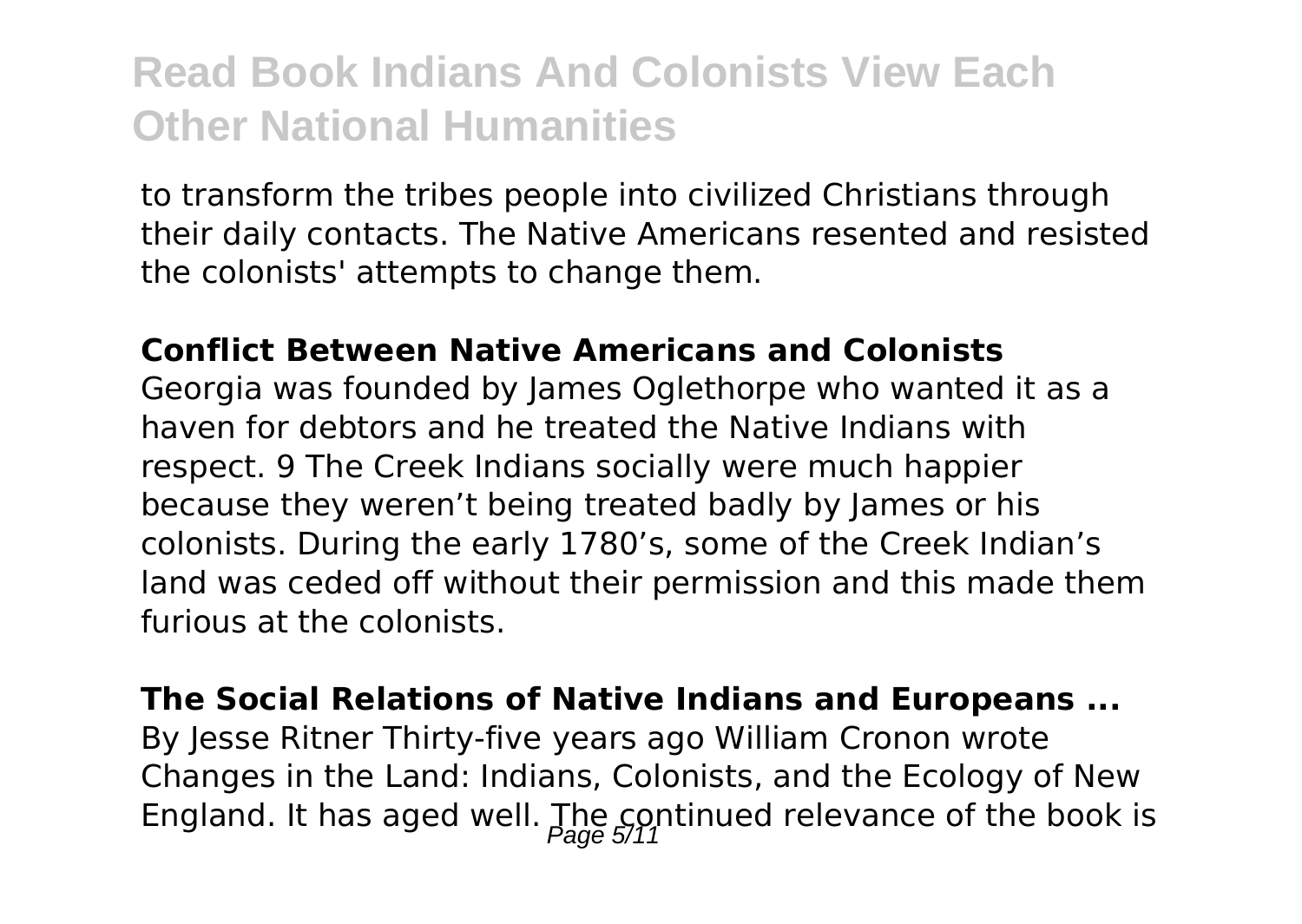likely a result of two things. First, it is eminently readable. Flipping through the pages, one can imagine the forests that Cronon describes and […]

## **Changes in the Land: Indians, Colonists, and the Ecology**

**...**

There were multiple factors as to why English colonists had a rough relationship with Native Americans in the beginning. Some of those factors were language, culture, and beliefs, and past ...

#### **How did the English colonists and Native Americans adapt ...**

The Indians, led by Powhatan's brother Opechancanough, bided their time. Pretending friendship, they were waiting for an opportunity to strike the English and dislodge them from Virginia. In early 1622, they struck. In all, nearly 350 colonists were killed; Jamestown itself was saved only by the warning of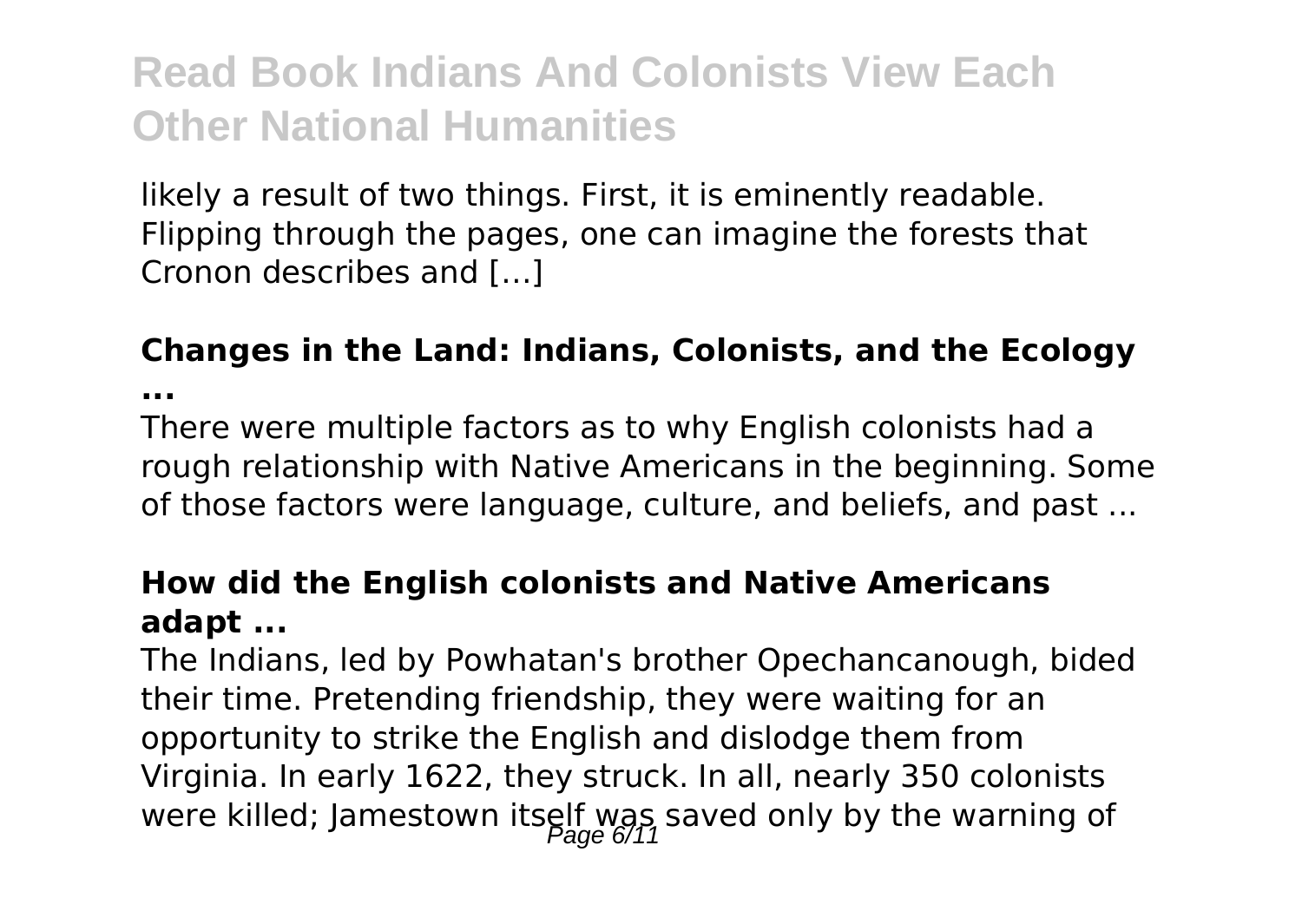an Indian Christian convert.

#### **Virginia's Early Relations with Native Americans ...**

"[The king] has excited domestic insurrections amongst us, and has endeavored to bring on the inhabitants of our frontiers, the merciless Indian Savages, whose known rule of warfare, is an undistinguished destruction of all ages, sexes and conditions." Which best describes the colonists' attitude toward American Indians? fearful and mistrusting

#### **english 3 Flashcards | Quizlet**

Slavery among Native Americans in the United States includes slavery by and slavery of Native Americans roughly within what is currently the United States of America.. Tribal territories and the slave trade ranged over present-day borders. Some Native American tribes held war captives as slaves prior to and during European colonization.Some Native Americans were captured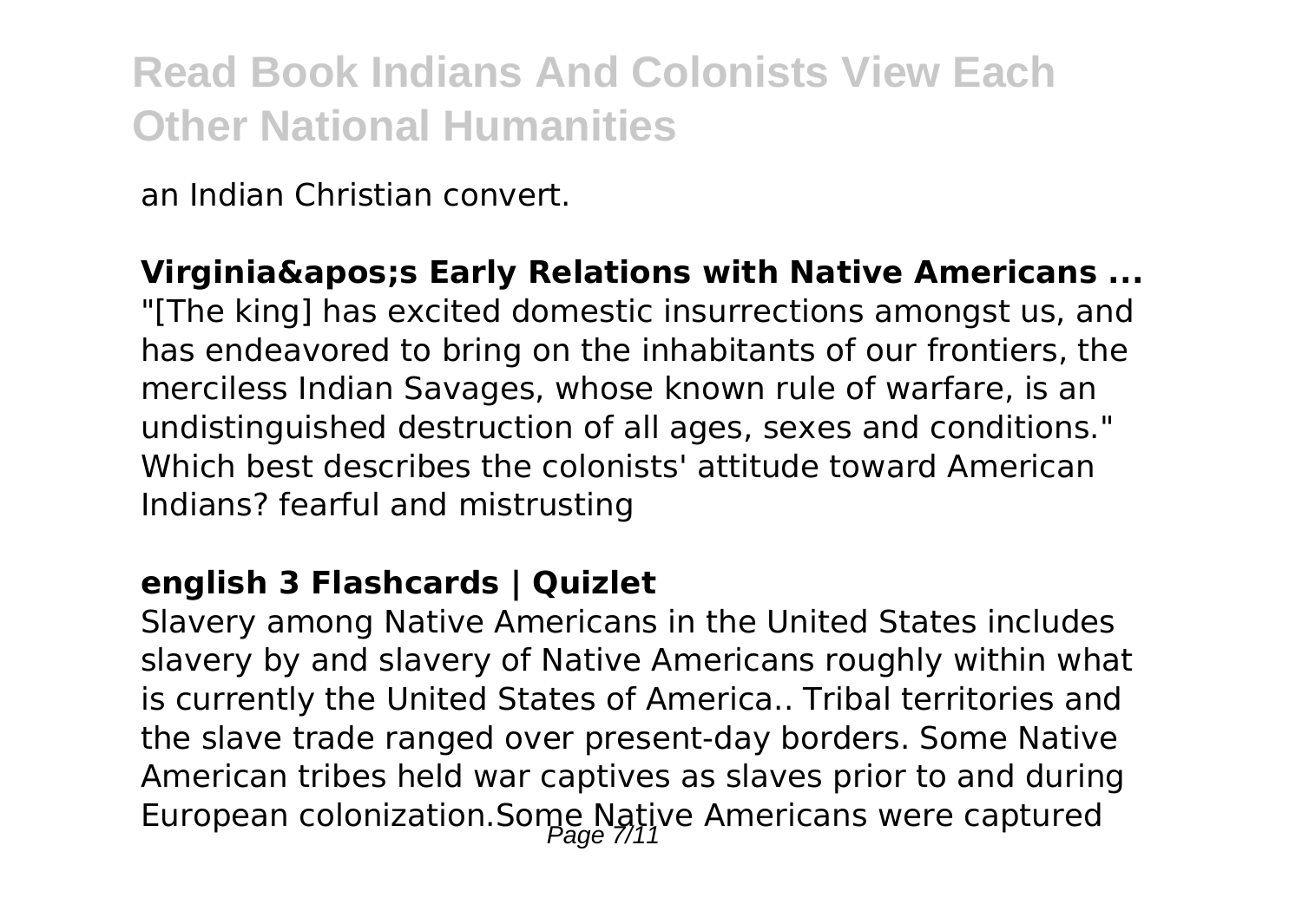and sold by others ...

#### **Slavery among Native Americans in the United States ...**

Indians and colonists view each other. From memoirs, letters, journals, and treaty negotiations come these statements of Native American and European perspectives on each other—but all come to us, of course, through the white man's eye, ear, and pen. Were it not for white missionaries, explorers, and frontier negotiators (the go-between's ...

#### **3. Native Americans, in PEOPLES, Becoming American: The ...**

On a small island north of Concord, New Hampshire, stands a 25-foot-tall granite statue of Hannah Duston, an English colonist taken captive by Native Americans in 1697, during King William's War.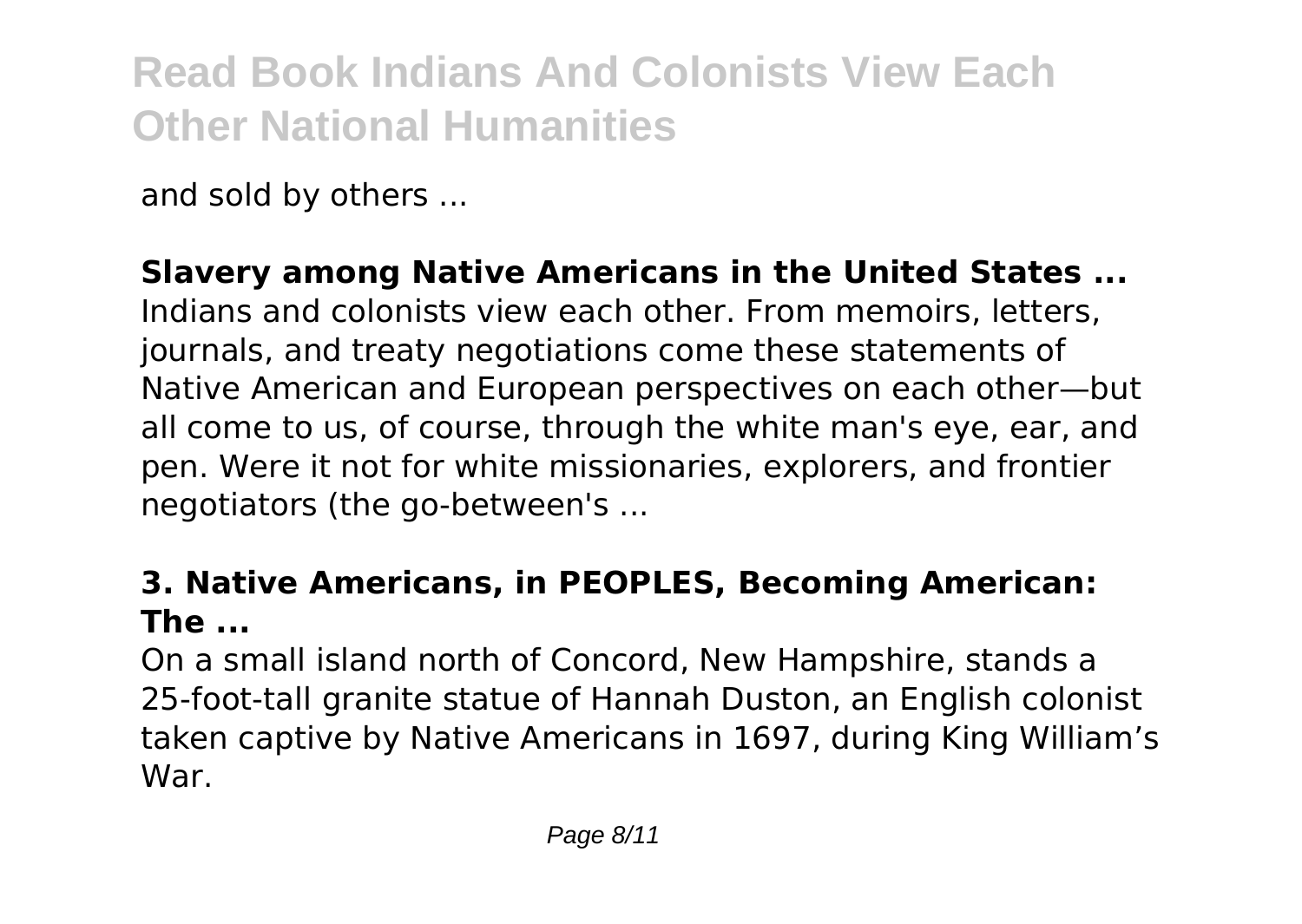### **The Gruesome Story of Hannah Duston, Whose Slaying of**

**...**

3. What conflict between English settlers and Native Americans took place in the 1670s in southern New England? 4. What Native-American group inhabited the area below lakes Ontario and Erie in northern New York and Pennsylvania? 5. The was run by a council made up of 50 representatives from each of the five member tribes. a.

#### **Colonial-Indian Relations Reading Worksheet | Student Handouts**

To meet the Indian peril, all the colonies made provisions for a supply of arms and for the drilling of the citizens in militia companies. But, in equipment, discipline, and morale, the fighting force of New England was very imperfect. The troops had no uniforms; there was a very inadequate commissariat; and alarms, whether by a beacon, drum-beat, or discharge of guns,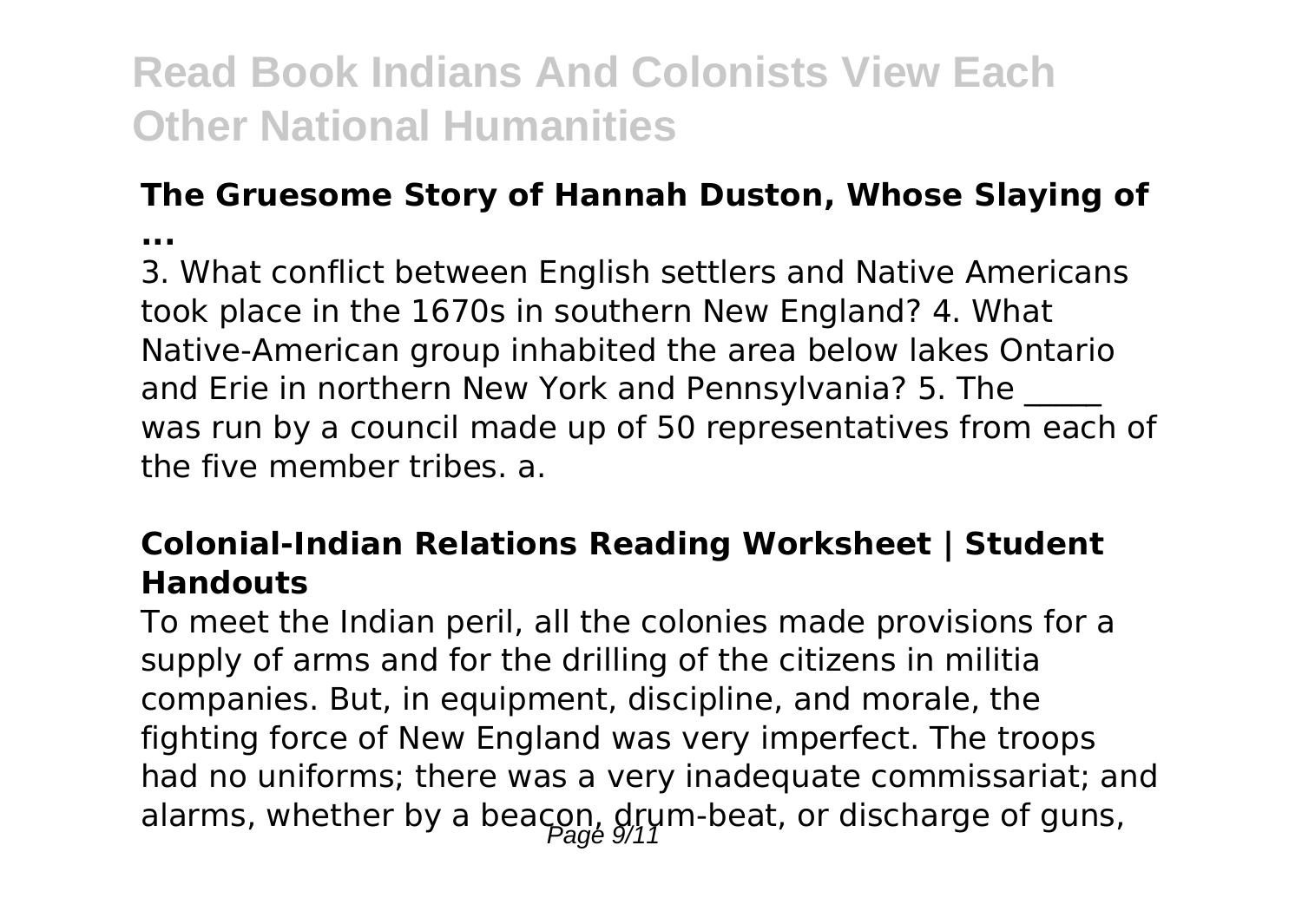were slow and unreliable.

#### **Colonial Indian Wars – Legends of America**

Generally we may say that the native American Indians regarded the newcomers with a mixture of brotherly kindness and eagerness to make contact with the world outside; this, however, was countered by hostility based on the well-founded fear that the colonists were out to seize their lands.

**Colonial Virginia's Relations with the Indians | Mises ...** King Philip's War (1675–76), war that pitted Native Americans against English settlers and their Indian allies that was one of the bloodiest conflicts (per capita) in U.S. history. Philip (Metacom), chief of a Wampanoag band, was a son of Massasoit, who had greeted the colonists at Plymouth in 1621.

### King Philip's War | Cause, Summary, & Facts | Britannica